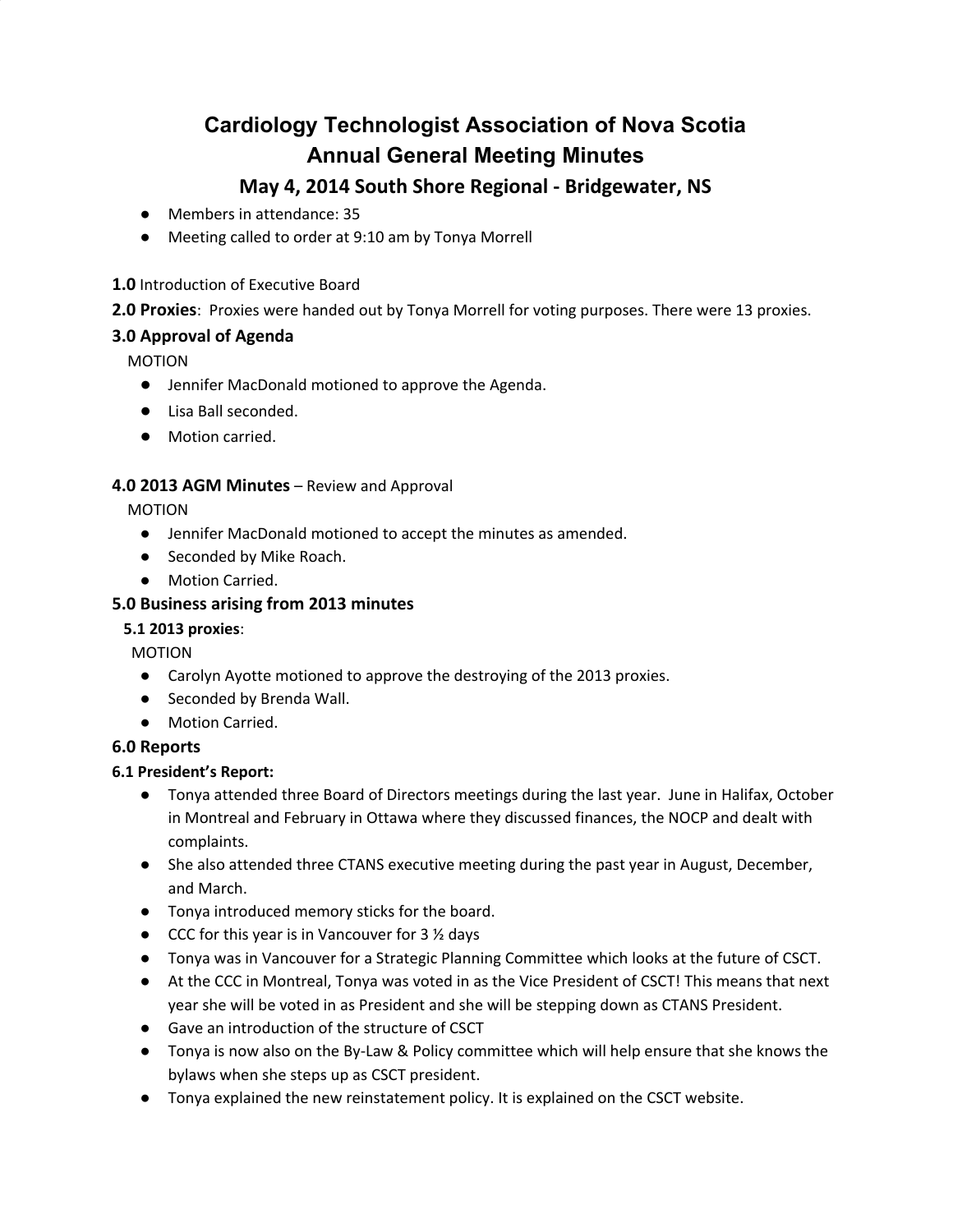#### **6.2 Vice President's Report:**

- Brenda spent the past year working on the updating the policies and by-laws. The only item she felt was necessary to change was the line under general information, section E. It states that the announcement of members who have passed their national exam must appear in the newsletter. Since we no longer do this for confidentiality reasons, Brenda would like to see it removed completely
	- $\circ$  Motion to strike the line regarding recent exam success announcements from the policy manual carried by Linda Gregory.
	- o Seconded by Leigh Brennan.
	- o Motion carried.
- Once the bylaws and policies are completely up to date, Brenda plans to have them both available on the website.

#### **6.3 Education Director's Report:**

- Linda attended the education director's meeting in October. She will not be attending the meeting in June but there will be a meeting by teleconference.
- The specialty exams are no longer being offered through CSCT; the exams can still be written through BCIT.
- In September there two members that wrote their exams; one passed and one did not. In April there was one foreign physician that wrote the exam; still waiting on the results. This coming September will see at least six writing.
- Linda explained the reason that she has students come to Digby as opposed to travelling to the students.
- We are now in a new triennium.
- There is going to be a new national education director this year. The closing date for members interested in applying just ended at the end of April but no word yet on who has been given the position.
- The NOCP was updated in October of last year and approved in February. The CSCT website still has the 2009 version of the NOCP but the new version will be posted soon. The NOCP will also have EP studies on it.
- CSCT is looking to hire an outside an outside company to look after registration exams. More information to come as it becomes available.

#### **6.4 Treasurer/Registrar's Report:**

- The registrar/treasurer's report was given by Tonya on Lynn's behalf as she was not able to attend.
- As of March 31<sup>st</sup> we have a grand total of 108 members; the per capita has been sent in, paid in full and on time!
	- o There are currently 89 Active
	- o 4 Inactive
	- o 12 Students
	- o 1 Life member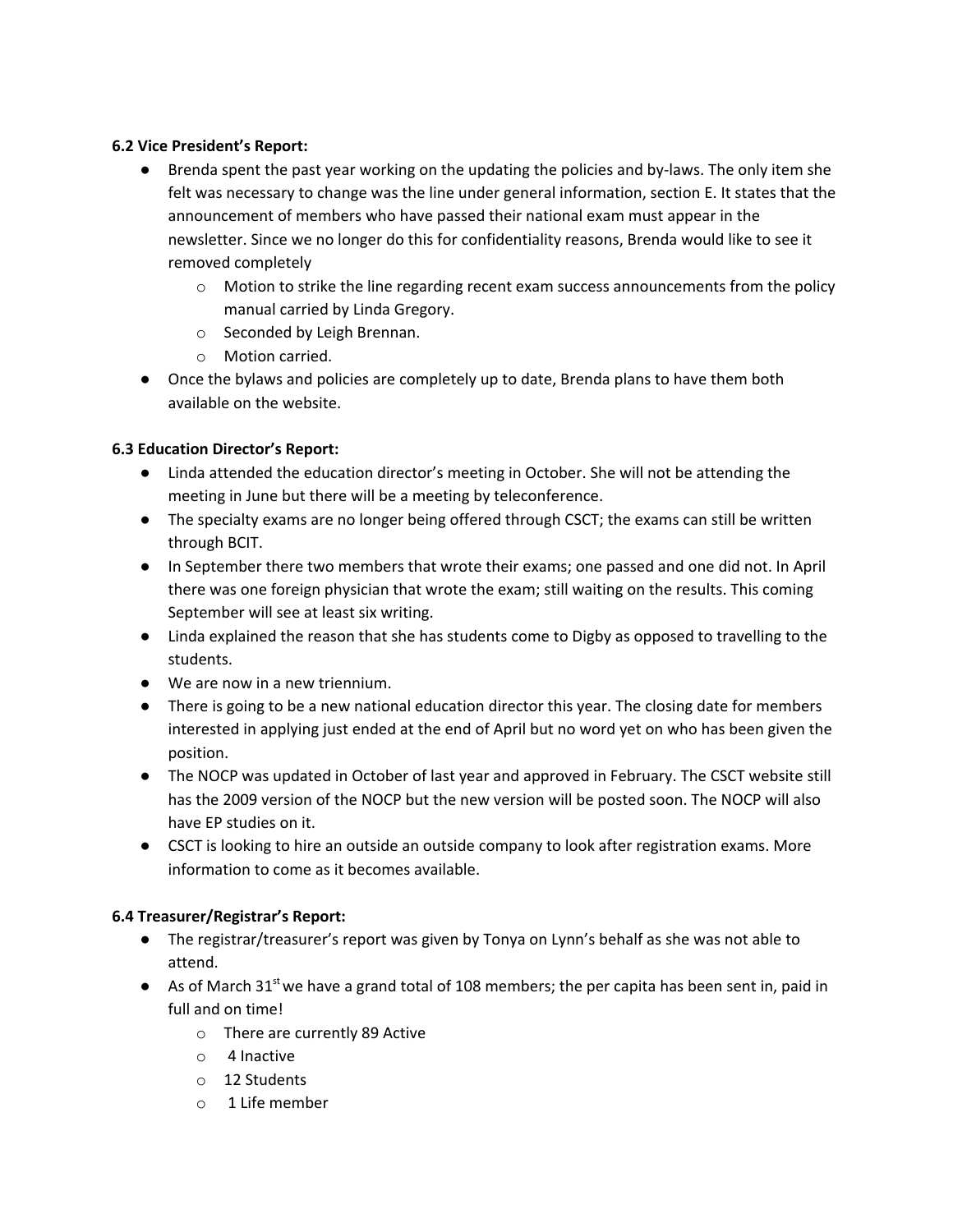- o 2 Associate members
- This past year, we welcomed 7 members to CTANS, 2 retired and one transferred to another province.
- $\bullet$  As of March 31<sup>st</sup> in the legal fund, there is \$32, 541.35. There is \$18, 297.85 in the CTANS account and there is \$ 9,135.58 in our GIC.
- A breakdown of how the association money was spent over the last year was given.

#### **6.5 CEU Coordinator's Report:**

● Cindy announced that she would be hesitantly stepping down from her position as CEU coordinator for health reasons.

#### **6.6 Webmaster's Report:**

- Andrew gave an overview of the website.
- The updated forms have been put up on the website. We can now find the proxy and application forms on the website.
- He is in the process of digitizing the by-laws and policies so they will be accessible online.
- He is also working to add information on writing the exam to the website.
- Andrew is planning to take a leave of absence in November for six months or more to travel to Japan. Mike Roach has agreed to take over as webmaster in his absence.

#### **6.7 Legislation Report:**

- On November 28<sup>th</sup> Tonya, Jen MacDonald and Marjorie Hickey, attended a meeting with the Department of Health and Wellness (DHW) to discuss what would need to happen for CTANS to be legislated. The delay in meeting with them was due to restructuring within the department. Paulina Fratczak assisted in putting the presentation together as well. They gave a one hour presentation on what a cardiology technologist's job entails.
- The DHW made a suggestion if possible to see legislation go through a little quicker and easier, of joining under an umbrella group that is already established. Marjorie agrees this may be the way to go and already works with another group that would be a good possibility, the MRTs.
- Tonya recently found out from Marjorie the detailed list the DHW is looking for in the next presentation and also that the DHW wants us to formal meeting with a committee higher up than the DHW with more member involved. Marjorie will assist us in completing the things that we can't but she will leave the majority of it to us in order to continue to save us money. Once we submit the items they are looking for, a date will be set to meet.
- Why didn't the 2008 meeting work? DHW was recently able to find a letter from Chris Detriment stating his reason for denying the legislation in 2008 meeting work. Now the need to prove the harm that could come of an unregistered person does the test. Leigh Brennan agreed to contribute examples she has seen province wide over the last few months. Tonya also put it out to the members to save some examples as well. Leigh also mentioned that you can file incident reports to document wrongly place electrodes.
	- o Motion to accept the reports as read accepted by Lisa Ball
	- o Seconded by Linda Bourbonnais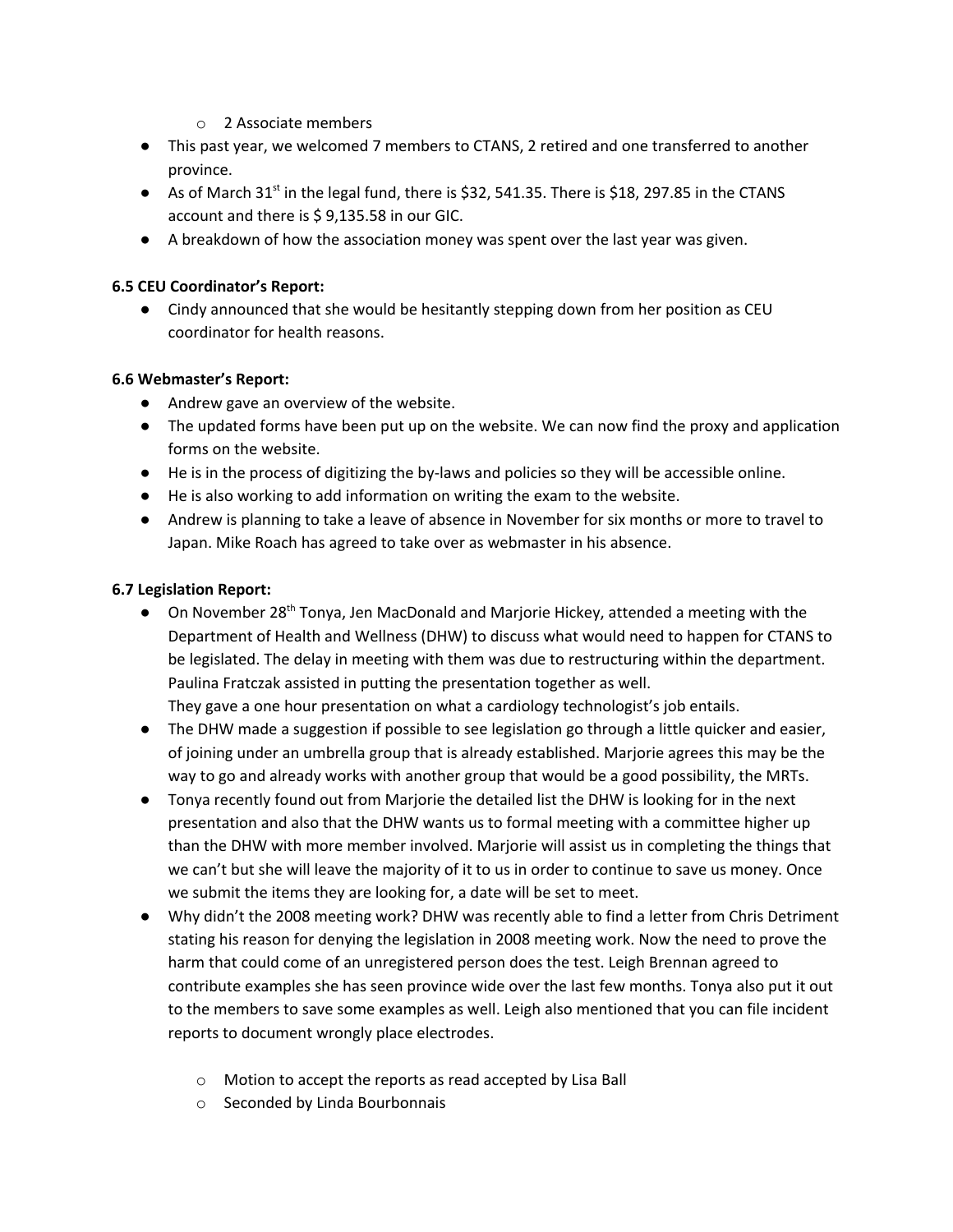o Motion Carried.

#### **7.0 New Business**

#### **7.1 Presentation to Linda Bourbonnais**

● A presentation was made to Linda granting her the honor of a life membership for all of her years of service and time within the association. Along with a framed certificate, she was presented with a CTANS sweater, as well as a cheque for reimbursement of her 2014 dues. It was well received by everyone and few stories were shared with everyone.

#### **7.2 Raise for CTANS Bookkeeper**

- Lynn would like to see our bookkeeper get a raise from \$300 to \$500 per year. Which works out to \$41.67 per month, which goes up from \$25.00.
	- o Motion to accept a raise for our bookkeeper to the amount of \$500 accepted by Linda Gregory
	- o Seconded by Carolyn Ayotte
	- o Motion Carried

#### **7.3 Late fees and NSF fees**

- Lynn observed that there were more late payments this year and didn't think a \$10 late fee was much of an incentive. Also she noticed that NSF fees at the bank have gone up, which comes out of the association's pocket. She would like to see the late fees go from \$10 to \$25 and a \$50 NSF charges charged to the member who has a cheque bounce.
	- o Motion #1: to accept an increase the late fees from \$10 to \$25 and an NSF charge of \$50 to be applied carried by Linda Gregory
	- o Seconded by Sherry Eagles
	- o Voted down: 17 for and 30 against
	- o Now Defeated.
- Jen proposed that rather than charge a specific amount to the member, that we instead charge the exact amount the bank charges the association.
	- o Motion #2: Brenda Wall moves to make a motion to raise the late fees from \$10 to \$25
	- o Seconded by Jen MacDonald
	- o Motion carried by all but two
	- $\circ$  Motion #3: Jay Rathi moves to make the motion to raise the NSF fee to the amount charged by the bank to the association
	- o Seconded by Leigh Brennan
	- o Motion Carried

#### **7.4 PEI Dues**

- We have four members from PEI that are a part of our association. Last year they came to us and let us know that they no longer want to pay the full amount of our dues. This is because once we become legislated, they would not be able to be legislated with us, and therefore, they feel they shouldn't have to pay the legal portion of the dues, which will be \$120.
- They paid the full amount for this year knowing that we would discuss it with all the members at the AGM. They also have the opportunity to join with a few other smaller medical associations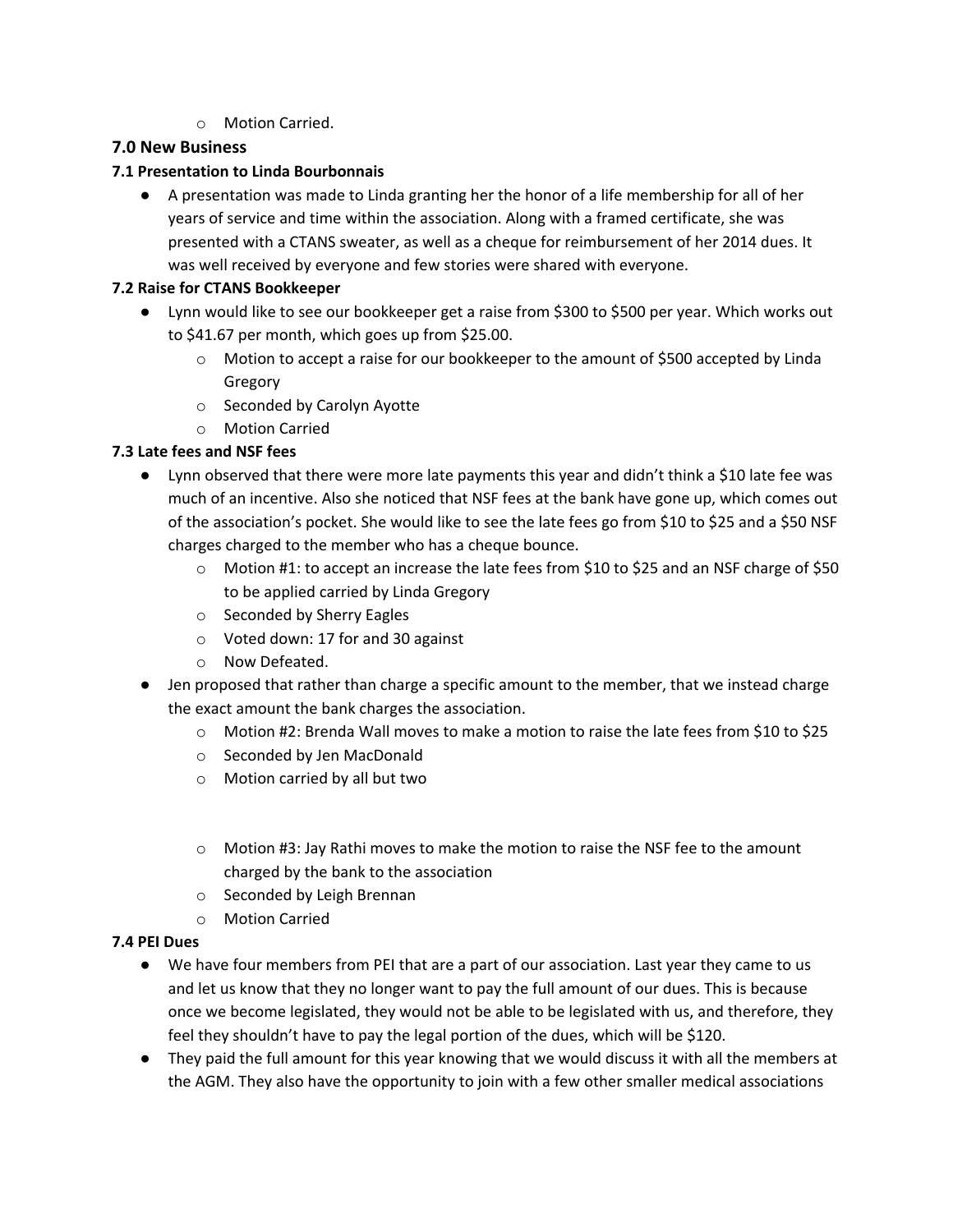within PEI that are looking to form an umbrella group. So they would need to see their legal dues go toward this PEI group.

- Our members would like to see them stay with us until we are legislated and would like to give them the option to decide what they would like to do.
	- $\circ$  Motion Carolyn Ayotte motions to accept that the PEI members be allowed to pay the basic association dues excluding legal fees.
	- o Seconded by Leigh Brennan
	- o Motion Carried

#### **7.5 Giving back to the members**

- Tonya made a suggestion today that she would like to see a small committee made up of the non-executive members to strive toward giving back to the members perhaps through bursaries. She proposed a couple of times per year giving to registered members and students to continue education. Jen MacDonald suggested that if this went through that no teachers be on the board. She also suggested that a committee come together to discuss criteria to be brought up at the next AGM.
- Suggestions were also made by some members present at the AGM. Linda Bourbonnais suggested giving the CTANS sweaters or other swag for the members who come to the AGM meeting. Carol Griffin suggested drawing names out of hat for bursaries. Interested members could apply for the bursary under the assumption that they will be able to attend to the AGM and takes the pressure of board members to pick the receiving member. Andrew suggested splitting it in two, one could be a bursary and the other a staff comfort and care grant.
- Tonya wants to see a committee formed to put together the ideas to bring up at the next AGM.
	- $\circ$  Jen Macdonald, Ashley Samms, Linda Bourbonnais and Andrew Ehler will be the panel committee will brainstorm ideas and guidelines and present them to the members at the next AGM. Jen will be the liaison for members to email any suggestions they may come up with.

#### **8.0 Elections**

- **8.1 Vice President** two year term. Sherry Eagles nominates Brenda Wall for the position. No other nominations brought forward. Carol Griffin moves the motion for voting to cease. o Brenda accepts the position of Vice President.
- **8.2 Treasurer/Registrar** two year term. Anita MacDonald nominates Ashley Samms for the position. No other nominations brought forward. Carolyn Kelly moves the motion for voting to cease.
	- o Ashley accepts the position of Treasurer/Registrar.
- **8.3 CEU Coordinator** 1 year term. Leigh Brennan nominates Carolyn Ayotte. Sarah McLean nominates Sheri Eagles. Linda Bourbonnais nominates Lori McLean. Andrew Ehler nominates Karen Sampson. Leigh Brennan moves the motion for voting to cease.
	- $\circ$  Carolyn and Sheri accepted the nominations Lori and Karen declined the nominations; Carried to a vote.
	- o Cindy Leblanc and Lynn Singer collected and counted the votes for CEU coordinator.
	- o Carolyn Ayotte has been voted in and is now the CEU coordinator.
	- o Motion: Lisa Ball motions to destroy the voting papers